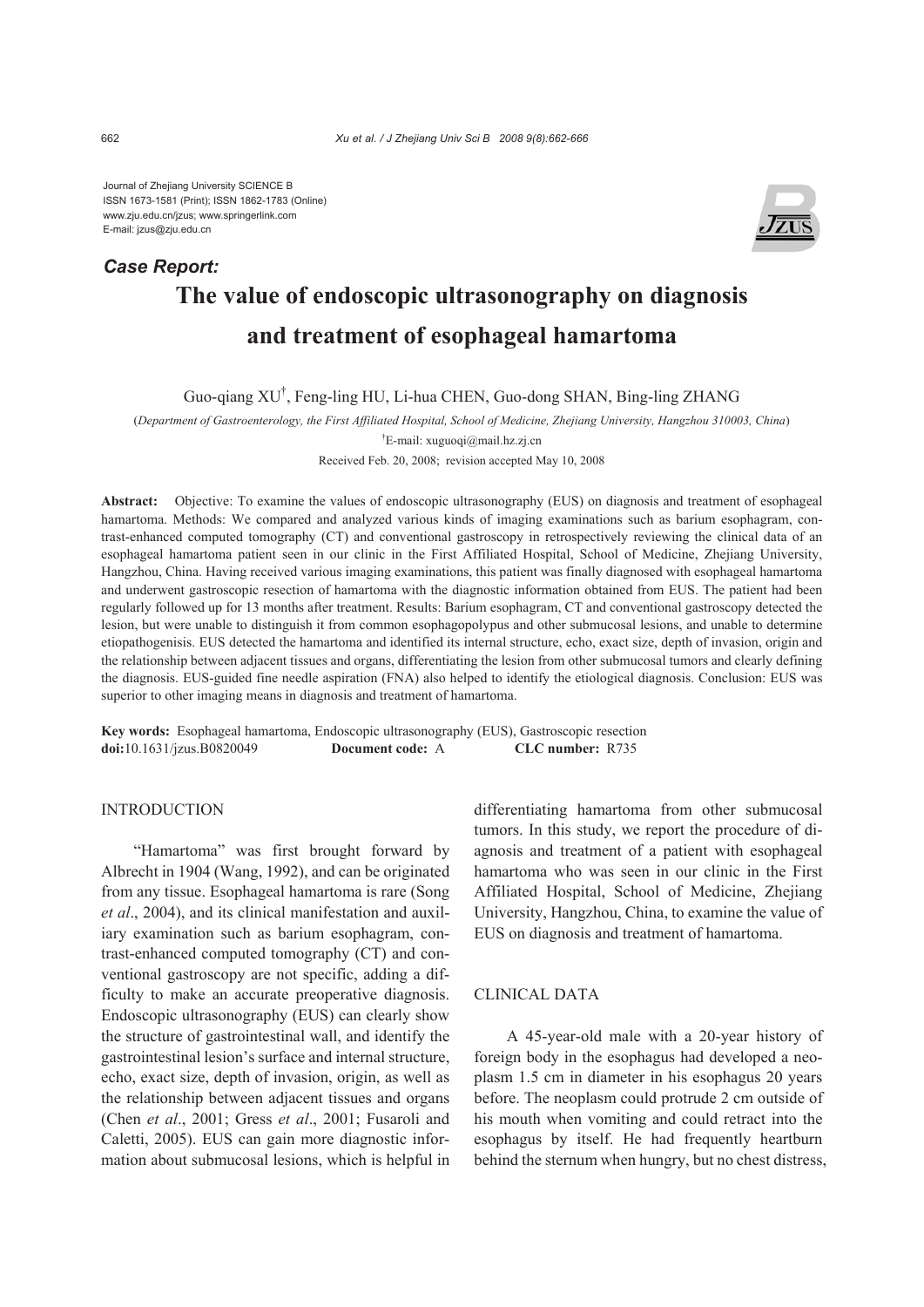chest pain, haematemesis, dysphagia, fever and chilly. The patient was hospitalized in our clinic for further diagnosis and treatment. Physical examination showed that there was no abnormal finding except for a long-shape neoplasm getting out of his mouth when he nauseated (Fig.1, see Page 664); the neoplasm could retract into the esophagus by itself. Blood, stool and urine routines, erythrocyte sedimentation rate (ESR), C-reactive protein (CRP), liver and kidney functions, and prothrombin time (PT) were all normal. Serum tumor markers were in the normal range, and anti-neutrophil cytoplasmic antibodies (ANCA) and anti-nuclear antibody (ANA) were also negative.

Chest X-ray showed no abnormality. Barium esophagram indicated a little left-bias flow sign when passing through the upper esophagus and a filling defect on the right of the esophagus (Fig.2). The filling defect was about 11.5 cm long, with distinct and smooth border; esophageal peristalsis was normal and mucous membrane appeared to be not obviously destroyed or interrupted. The diagnosis was esophageal neoplasm. CT of chest revealed an occupying lesion in esophagus (Fig.3). Its density was uneven, with the centre being low-density and the periphery being a little intensified. There was no swelling lymph node in mediastinum. The diagnosis was esophagus occupying lesion.

Gastroscopy showed a long-shape submucosal tumor in the esophagus about 20~35 cm distant from incisor and 1.2 cm in diameter. Its basilar part was located in upper section of the esophagus about 20 cm distant from incisor; the surface was smooth and regular, and the color was normal (Fig.4 see Page 664). Gastroscopic diagnosis was esophageal submucosal lesion (adipose sarcoma?). EUS with 12 MHz micro-ultrasonic probe showed that the submucosal tumor in the esophagus was a hypoechoic lesion which was originated from submucosa. The internal echos of the hypoechoic lesion were uneven with many lumen-like structures. The submucosal tumor was measured 1.21 cm×0.84 cm in cross-section diameter and 15 cm in overall length (Fig.5). The surrounding esophagus of the tumor presented normal structure. There was no obvious bleeding when punctured by EUS-guided fine needle aspiration (FNA). Microscopically, the biopsied specimen was thick-wall vessels with fibrofatty in inequality of size, mixed with inflammatory granulation and necrotic tissue. Pathologic diagnosis was fibrofatty tissue mixed with thick-wall vessels, consistent with hamartoma.



**Fig.2 Barium esophagram: a little left-bias flow sign and a filling defect on the right of esophagus (arrow)**



**Fig.3 Contrast-enhanced computed tomography (CT): a occupying lesion in esophagus (arrow)** 



**Fig.5 Endoscopic ultrasonography (EUS): a hypoechoic lesion, internal echos of which were uneven with many lumen-like structures, was originated from submucosa (arrow)**

Having identified the etiopathogenisis of lesion and its origin of submucosa by EUS examination, we chose endoscopic resection for the treatment. In order to prevent lesion from bleeding during endoscopic resection, we ligatured basilar part of the tumor tightly with nylon string (OLYMPUS, Model No.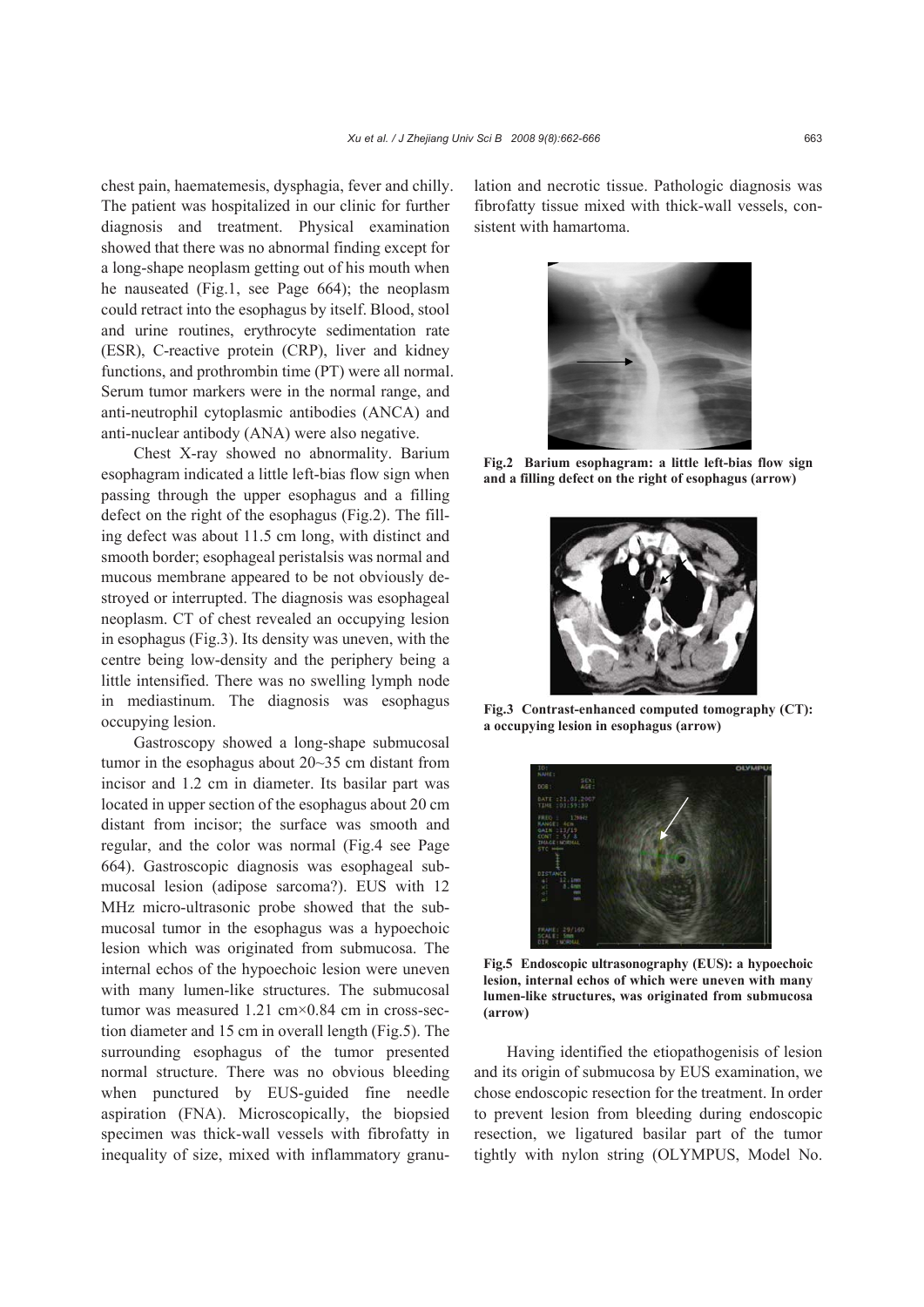

Fig.1 A long-shape neoplasm about 1.5 cm in diameter getting out of mouth (arrow)



Fig.4 Endoscopy: (a) Submucosal lesion (arrow) in the esophagus. Its surface was smooth and regular, and the color was normal; (b) The basilar part of submucosal lesion (arrow) was located in esophagus about 20 cm distant from incisor



 $(b)$ 



Fig.6 Ligate basilar part of the tumor tightly with nylon string under the gastroscope (a, b). And the mucous membrane of tumor presented ischemic change (color changed into gloomy purple) (c)



 $(a)$ 





Fig.7 Tighten the tumor with a snare at 2 cm distant from the basal part ligated by nylon string (a, b), then resect the tumor (c)



Fig.8 The resected specimen measuring about 11 cm×1.5 cm. (a) Cross-sectional view; (b) Lateral view



Fig.9 Pathological result: the specimen was covered with pavement-epithelium and contained a plenty of thick-wall vessels, fatty tissue, and many inflammatory cells (H & E stained)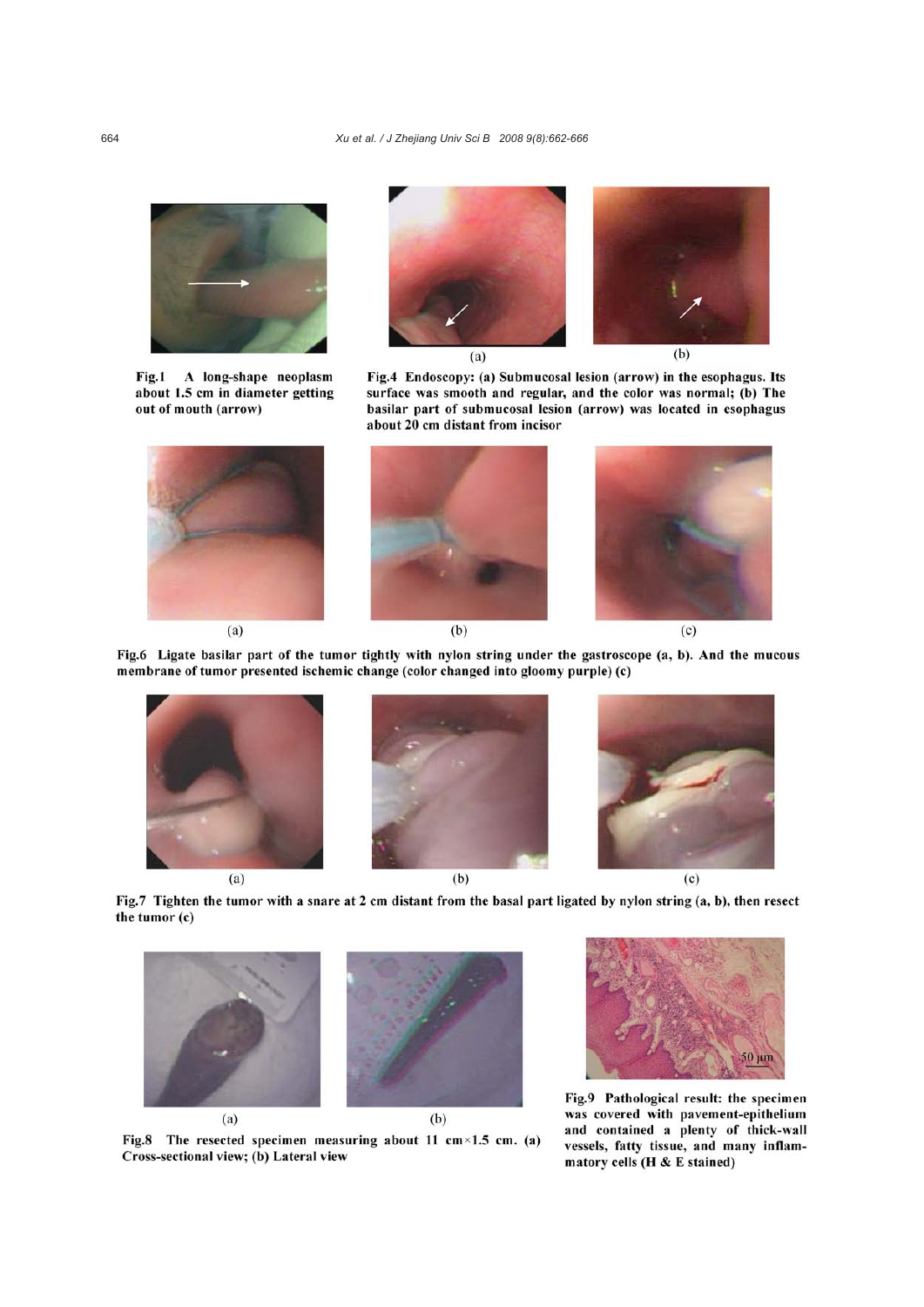MAJ-254) by the gastroscopy until the color of mucous membrane of tumor under the ligation changed into gloomy purple, and then left the nylon string (Fig.6, see Page 664). Then we resected the tumor at 2 cm distant from the distal end of the ligation position with a snare by 35 mV blend electric power of coagulation (Fig.7, see Page 664). Endoscopic resection was successful without complications such as hemorrhage and perforation. The size of resected specimen was about 11 cm×1.5 cm (Fig.8, see Page 664). Microscopically, the specimen was covered with pavement-epithelium and contained a plenty of thick-wall vessels, fatty tissue, and many inflammatory cells, mainly lymphocytes (Fig.9, see Page 664). Final pathologic diagnosis was esophageal hamartoma characterized in hemangioma.

The patient had been regularly followed up for 13 months after the endoscopic resection and had been in good condition without the feeling of foreign body and heartburn and recurrent lesion in the esophagus.

#### DISCUSSION

The etiopathogenisis of hamartomas is still unclear; however, it is considered to be tumor-liked hyperplasy formed by congenital developmental disorder of mesenchymal tissue of primitive mesoblast. They are rather a kind of developmental malformation tuberositas of tumor than real tumors (Wu, 1993; Hoffman *et al*., 1997; Hui, 2003). Esophageal hamartomas are rare, and there is only one case reported in China before this case (Utsunomiya *et al*., 1975; Dou and Liu, 1996; Song *et al*., 2004; Liu *et al*., 2006; Kevin and Charis, 2007). In the present case, the patient had found to have a tumor for more than 20 years. The tumor grew slowly and was visible outside the mouth when vomiting. As preoperative serological examination results were all in the normal range, it was unlikely to make the etiological diagnosis. The comparison of different imaging examinations demonstrated that both barium esophagram and CT scan could detect the lesion and provide relatively indirect image of lesion while CT can also provide information of various tissues and organs around the lesion. However, according to those imaging examination results plus medical history, only a diagnosis of benign lesion could be made, but not the differentiating diagnosis distinguishing the lesion from common esophagopolypus, nor the origin and etiopathogenisis

of the lesion. Conventional gastroscopy is more direct than barium esophagram and CT scan, can show more precise understanding of location, size and surface structure of the lesion, and can identify a polyp originating from the epidermis or mucosa by biopsy. However, when gastroscopy showed that the lesion was a submucosal one, the conventional endoscopic biopsy was not able to confirm the diagnosis, for the specimen was too small and superficial (Sun and Liu, 2006). In this esophageal lesion case, conventional gastroscopy could only make the diagnosis of esophageal submucosal lesion, but was not able to distinguish the lesion from esophageal cyst, lipoma, hemangioma, leiomyoma and other submucosal lesions. While there is a parallel correlation between the histological structure of the digestive tract's walls and characteristics of ultrasonic echo (Rosch *et al*., 2002; Shen *et al*., 2002), addition to the ordinary functions of endoscopy, EUS can clearly show the layer structure of each gastrointestinal wall and identify the gastrointestinal lesion's surface and internal structure, echo, exact size, depth of invasion, origin, as well as the relationship between adjacent tissues and organs. So EUS can provide more diagnostic information about submucosal lesions, which will help to diagnose and differentiate submucosal lesions. At the present, EUS is the best means to diagnose submucosal tumors (Chen *et al*., 2001; Gress *et al*., 2001; Fusaroli and Caletti, 2005; Xu *et al*., 2008). Ultrasonic image of the present case showed a hypoechoic lesion, internal echos of which were uneven, with many lumen-like structures. The hypoechoic lesion was originated from the submucosa and had distinct borders as well as normal structures of surrounding esophageal wall of the lesion. According to those imaging features, it was quite easy to distinguish the lesion from cyst, lipoma, leiomyoma, GIST (gastrointestinal stromal tumor), hemangioma and other submucosal lesions. Given the focus in EUS with a certain characteristic and unique diagnostic value (Caletti and Ferrari, 1996), an accurate preoperative diagnosis may be made for gastrointestinal hamartoma in the future. If necessary, histopathological evidence by EUS-guided FNA could be also obtained to confirm the diagnosis.

Surgical operation and regular observation were usually taken to treat gastrointestinal submucosal tumors in the past. However, after identifying the lesion's origin, blood supply, and the relationship between adjacent tissues and organs, and achieving accurate positioning and nature diagnosis of submu